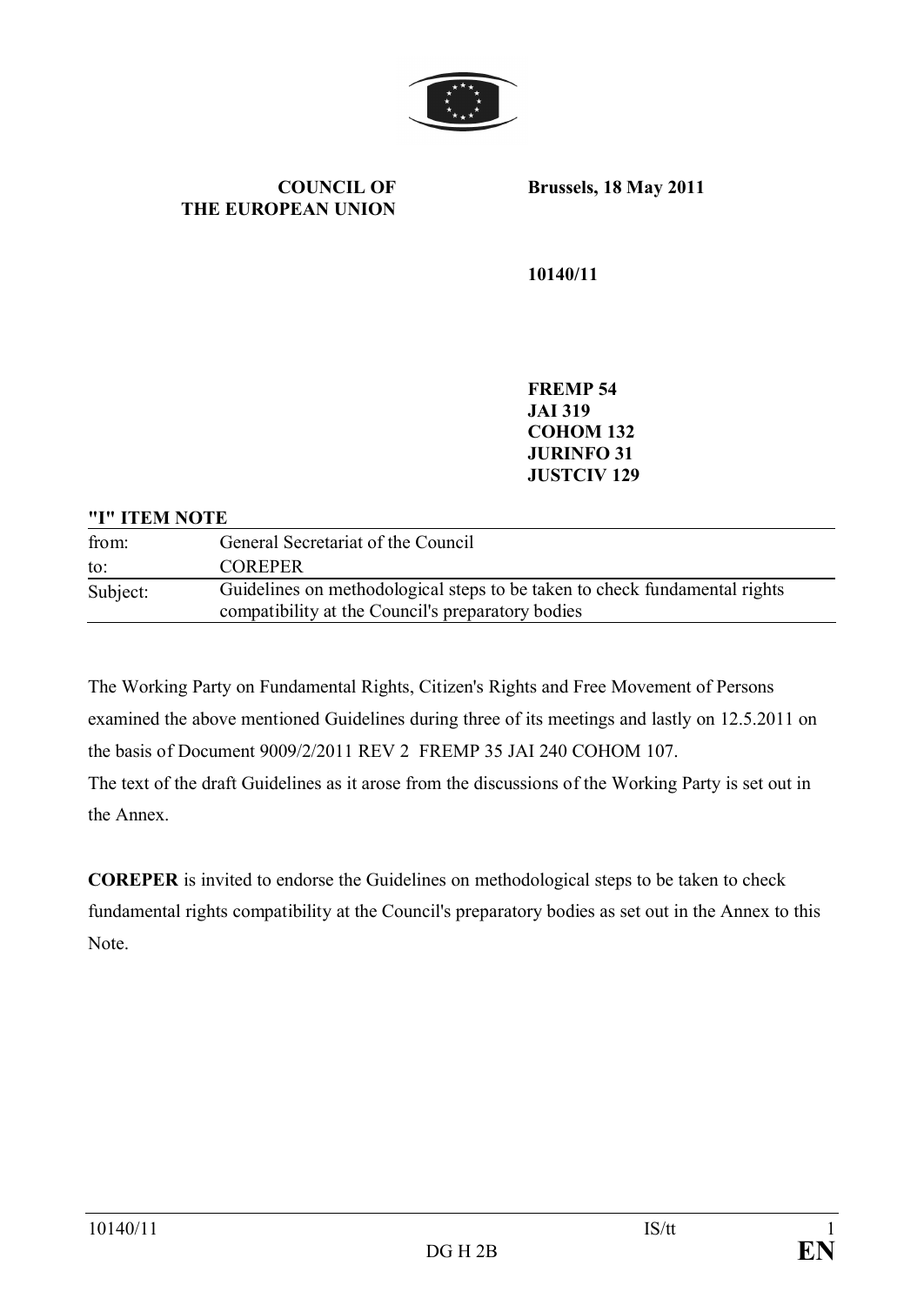#### **GUIDELINES**

# **ON METHODOLOGICAL STEPS TO BE TAKEN TO CHECK FUNDAMENTAL RIGHTS COMPATIBILITY AT THE COUNCIL'S PREPARATORY BODIES**

#### **PURPOSE**

The aim of these Guidelines, which should be considered as non-binding advice, is to help the Council preparatory bodies to take the methodological steps necessary to identify and deal with fundamental rights issues arising in connection with the proposals under discussion at the given Council preparatory bodies. They also aim at raising the general awareness regarding fundamental rights matters in the Council preparatory bodies.

To this end the Chairpersons of the Council preparatory bodies are invited to circulate these Guidelines on a six-monthly basis to experts in the relevant preparatory bodies. These Guidelines may be subject to revision whenever it is necessary and are without prejudice to the responsibility of Coreper and the Council.

#### **BACKGROUND**

The Lisbon Treaty has made the Charter of Fundamental Rights of the European Union (hereinafter 'Charter') a legally binding document that has to be respected equally by all institutions, bodies, offices and agencies of the Union as well as by the Member States, when they are implementing Union law. Article 6 of the Treaty on European Union (hereinafter: 'TEU') lays down that fundamental rights, as guaranteed by the European Convention for the Protection of Human Rights and Fundamental Freedoms (hereinafter 'Convention') and as they result from the constitutional traditions common to the Member States, shall constitute general principles of the Union's law.

In the course of the legislative and non-legislative procedure the three main players, the Commission, the Council and the European Parliament as well as other relevant institutions or a group of Member States are all responsible for ensuring that their original proposals and amendments are in line with rights, freedoms and principles in the Charter.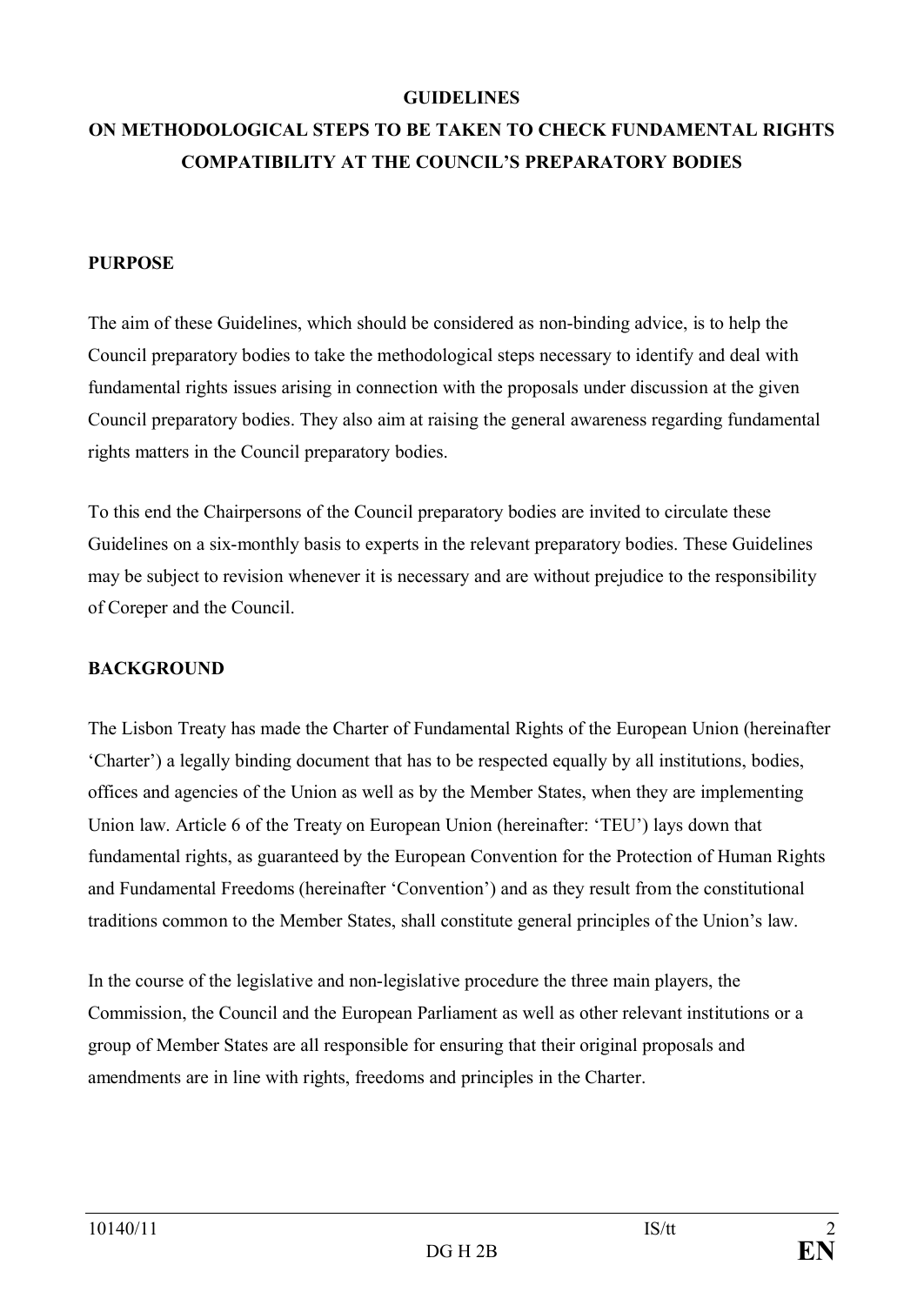For taking measures to fulfill this obligation from its side, the Council considered in its conclusions<sup>1</sup> that the Council's preparatory bodies should dispose of short but pragmatic and methodological guidelines, prepared by the Working Party on Fundamental Rights, Citizens Rights and Free Movement of Persons (hereinafter 'the FREMP Working Party') in close cooperation with the Council Legal Service, on how to identify and solve problems raised during the negotiation in particular by their own proposals for amendments to the original proposal or by an initiative of a group of Member States.

## **GUIDELINES (summary)**

- I. When to use these guidelines
- II. Identify the general link with fundamental rights.
	- 1. Check whether the proposal affects fundamental rights at all; think from a fundamental rights perspective.
	- 2. Check the recitals of the original proposal and the attached impact assessment.
- III. Examine whether the proposal is in line with the Charter.
	- 1. Check the exact content of relevant fundamental rights with the help of the following methods:
		- a) Check the Charter, the explanations relating to the Charter, the case-law of the Court of Justice of the European Union and other relevant sources for understanding the Charter (Annex II).
		- b) Check also the thematic fundamental rights reports, publications, handbooks made by the institutions, bodies, offices and agencies of the European Union and by the Council of Europe and make use of the expertise of the European Union Agency for Fundamental Rights.
		- c) Consult the Council Legal Service.

**<sup>1</sup>** The Justice and Home Affairs Council at its meeting of 24-25 February 2011 adopted Council Conclusions on the role of the Council of the European Union in ensuring the effective implementation of the Charter of Fundamental Rights of the European Union.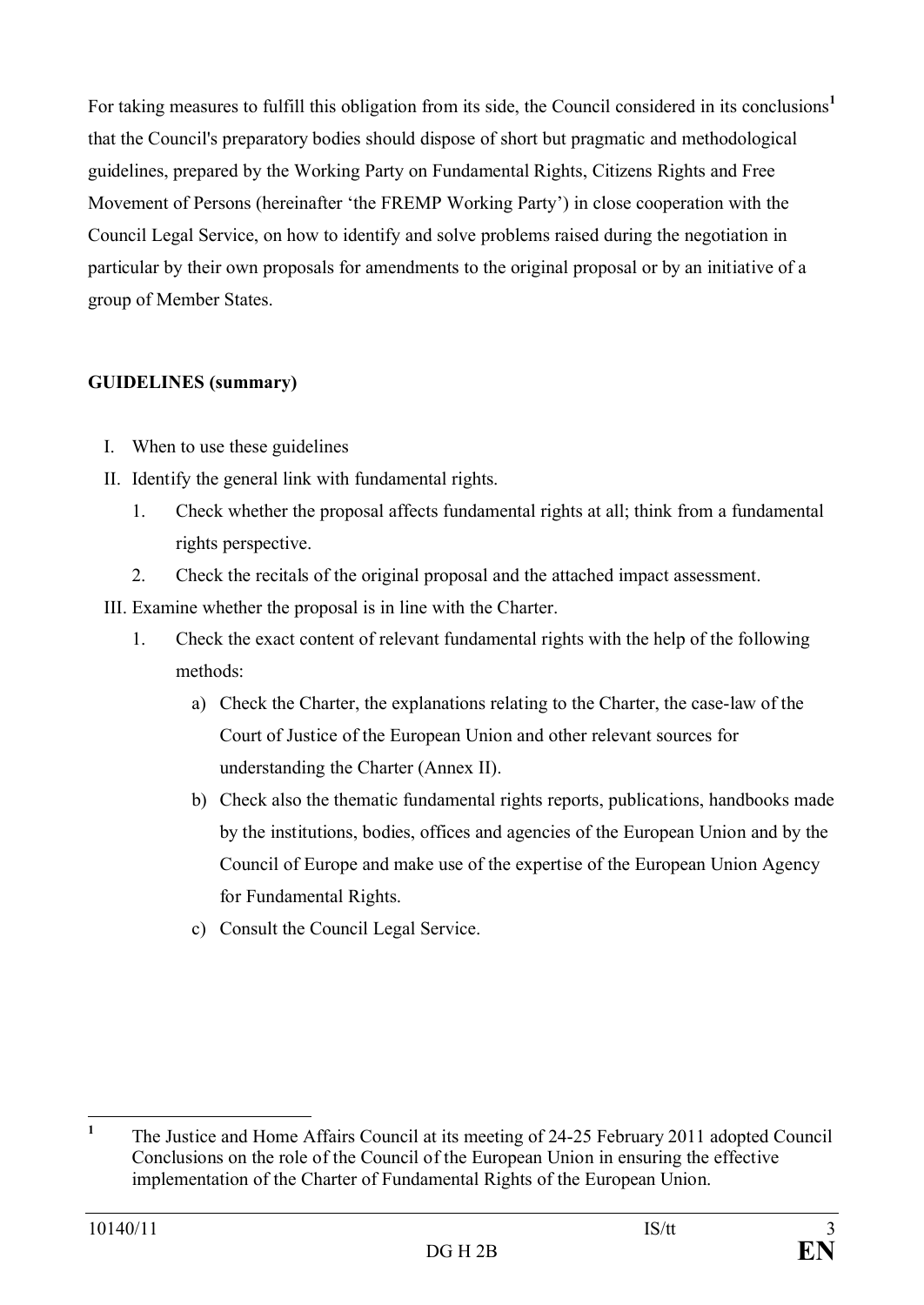- 2. Check the proposal to assess whether it limits fundamental rights and whether this limitation is in compliance with the Charter (Annex IV).
	- a) May fundamental rights at issue be subject to limitations?
	- b) Are the limitations provided by law; are they adequately accessible and foreseeable?
	- c) Are the limitations necessary and proportionate to achieve an objective of general interest recognised by the Union or to protect the rights and freedoms of others?

### IV. In case of doubt

- 1. Consult the Council Legal Service.
- 2. Use the expertise of national experts in the capitals.
- 3. Ask the FREMP Working Party or other preparatory body specialising in a specific fundamental right.

# **GUIDELINES (in detail)**

### **I. When to use these Guidelines**

It is advisable to use these Guidelines to make a fundamental rights check at the beginning of the first reading of any proposal, in particular any proposal for amendment to the original proposal or of any initiative of a group of Member States (hereinafter together referred to as 'proposals') by a preparatory body. However, it is also necessary to make further checks on the compliance with fundamental rights for every compromise proposal the preparatory body reaches agreement on. That might be the version even after a trialogue with the European Parliament.

# **II. Identify the general link with fundamental rights**

*1. Check whether the proposal affects fundamental rights at all; think from a fundamental rights perspective.*

Fundamental rights questions may be present, to differing extents, in every kind of EU policy including the EU external policy. That is why, as a first step, it is indispensable to start thinking from a fundamental rights and citizen-orientated perspective (see list of fundamental rights, freedoms and principles as set out in the Charter in Annex I).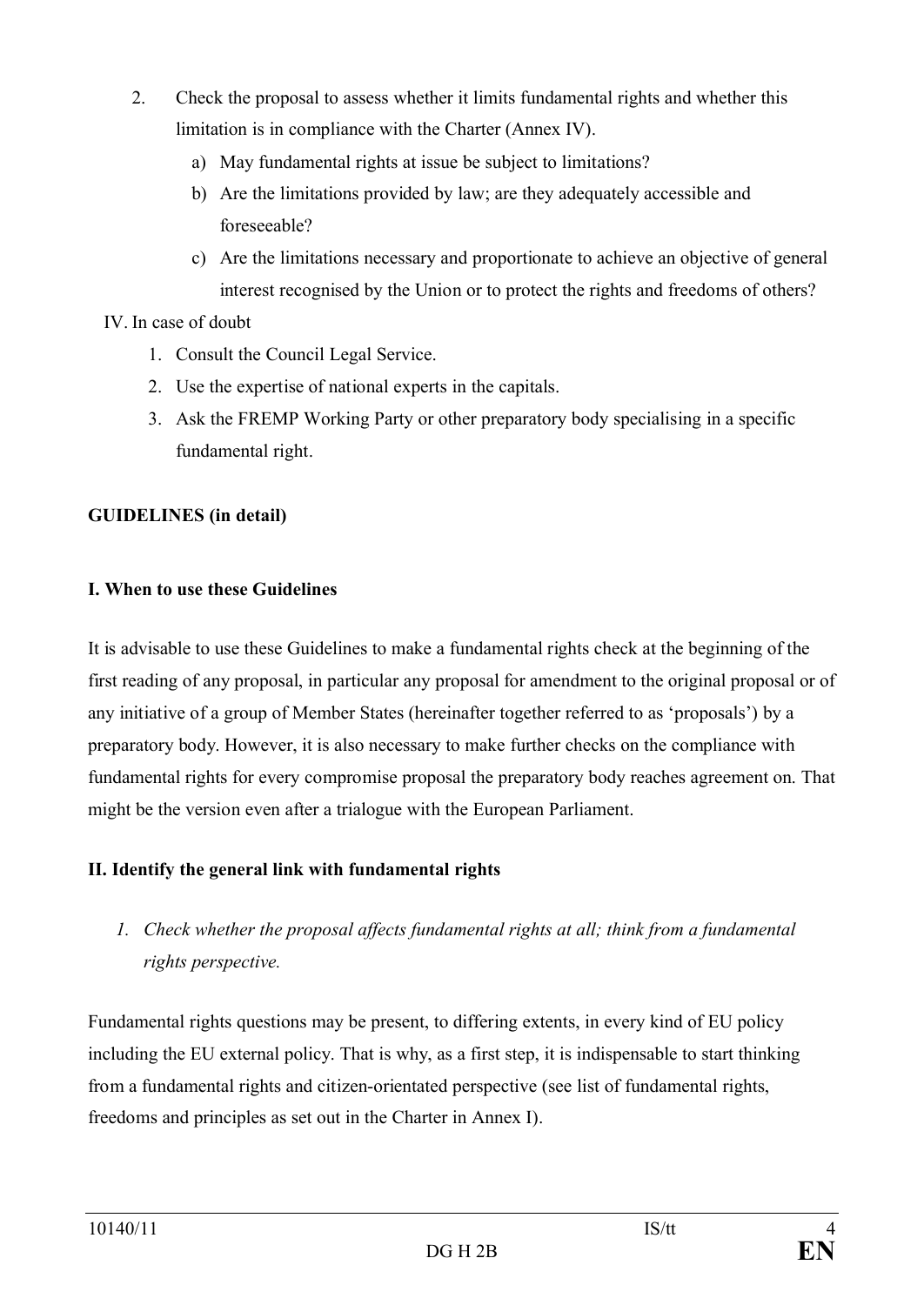#### *2. Check the recitals of the original proposal and the attached impact assessment.*

The impact assessment and recitals drawn up by the author of the original proposal are useful indications for which provisions of the proposals may be relevant from a fundamental rights aspect. Therefore checking the impact assessment documentation and the recitals can help identify such provisions in the text of the proposal that are related to or affected by fundamental rights.

## **III. Examine whether the proposal is in line with the Charter**

*1. Check the exact content of relevant fundamental rights with the help of the following methods:*

*a) Check the Charter, the explanations relating to the Charter, the case-law of the Court of Justice of the European Union and other relevant sources for understanding the Charter.*

After having identified what fundamental rights may be affected in general, the next step is to ascertain the exact content of those fundamental rights. The content of fundamental rights should be identified first of all on the basis of the Charter and the explanations relating to the Charter. The Charter contains rights, principles and freedoms: EU legislation must respect rights but observe principles, and promote the application thereof in accordance with their respective powers and respecting the limits of the powers of the Union as conferred on it in the Treaties. Article 52 (5) of the Charter sets out how principles should be observed.

Besides, there are some other sources of understanding the Charter *(see Annex II).*

*b) Check also the thematic fundamental rights reports, publications and handbooks produced by the institutions, bodies, offices and agencies of the European Union and by the Council of Europe and make use of the expertise of the European Union Agency for Fundamental Rights.*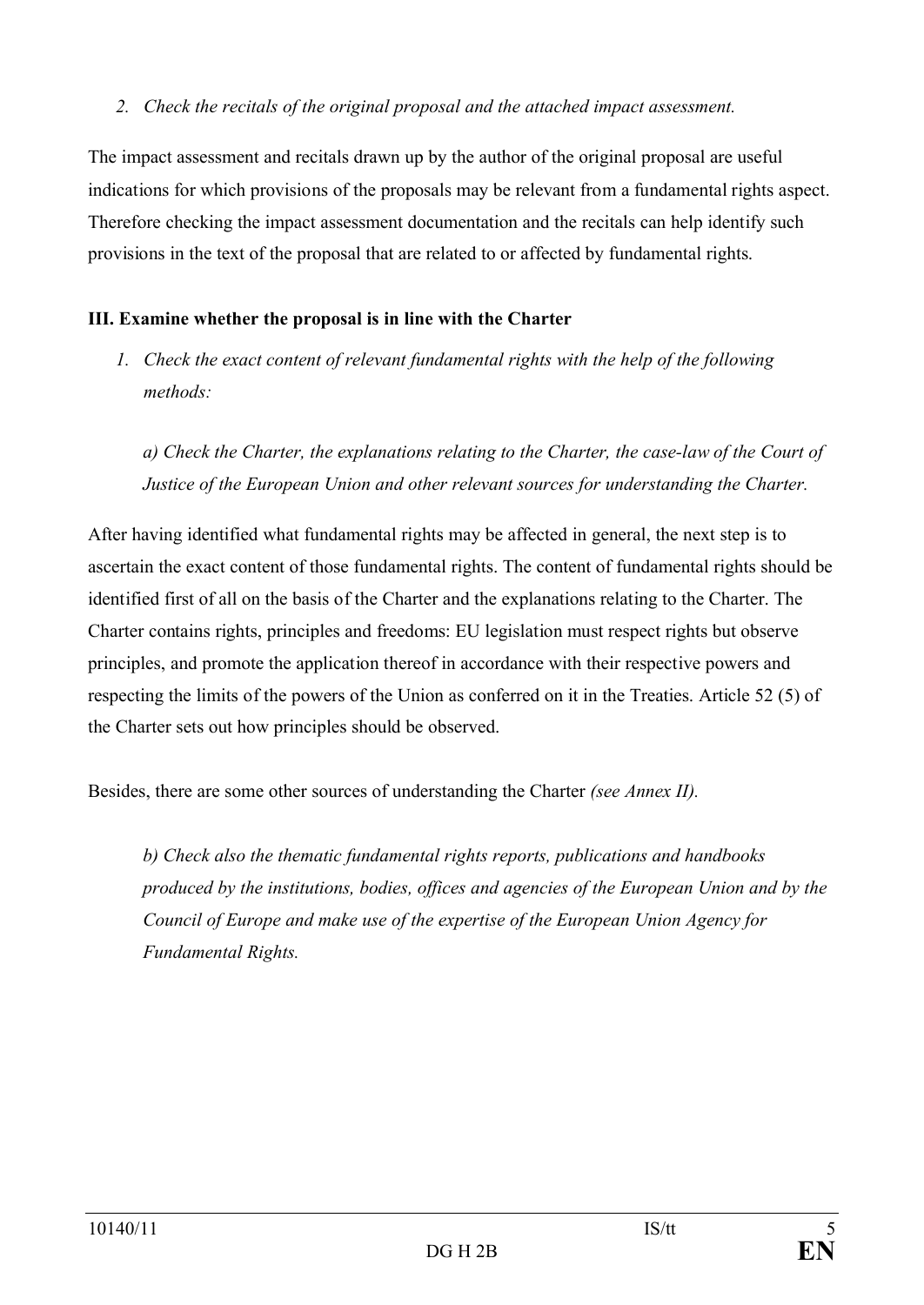Reports and publications of the European Union Agency for Fundamental Rights, European Data Protection Supervisor or the Commission's annual reports on the application of the Charter, for example, as well as human rights handbooks of Council of Europe can be of help to understand the content of the relevant fundamental rights (see Annex III). The European Union Agency for Fundamental Rights may, in line with its mandate, formulate and publish conclusions and opinions on specific thematic topics, at the request of the Council. The Council preparatory bodies should bear in mind this possibility and the invitation set out in the Stockholm Programme to the EU institutions to make full use of the expertise of the Agency.

### *c) Consult the Council Legal Service.*

The Council Legal Service, assisting all preparatory instances of the Council, is at the Council's disposal and carries out outstanding work by providing for legal opinions and assessing the compliance of legislative and non-legislative proposals, as well as proposals for amendments, with primary law including fundamental rights requirements.

# *2. Check the proposal to assess whether it limits fundamental rights and whether this limitation is in compliance with the Charter.*

After having assessed the content of fundamental right, it can be identified whether the proposal limits the fundamental right concerned. For that purpose it may be useful to highlight the *basic questions* on the limitation of fundamental rights *(see Annex IV).*

# *a) May the fundamental rights at issue be subject to limitations?*

*b) The limitations provided by law, are they adequately accessible and foreseeable?*

*c) Are the limitations necessary and proportionate to achieve an objective of general interest recognised by the Union or to protect the rights and freedoms of others?*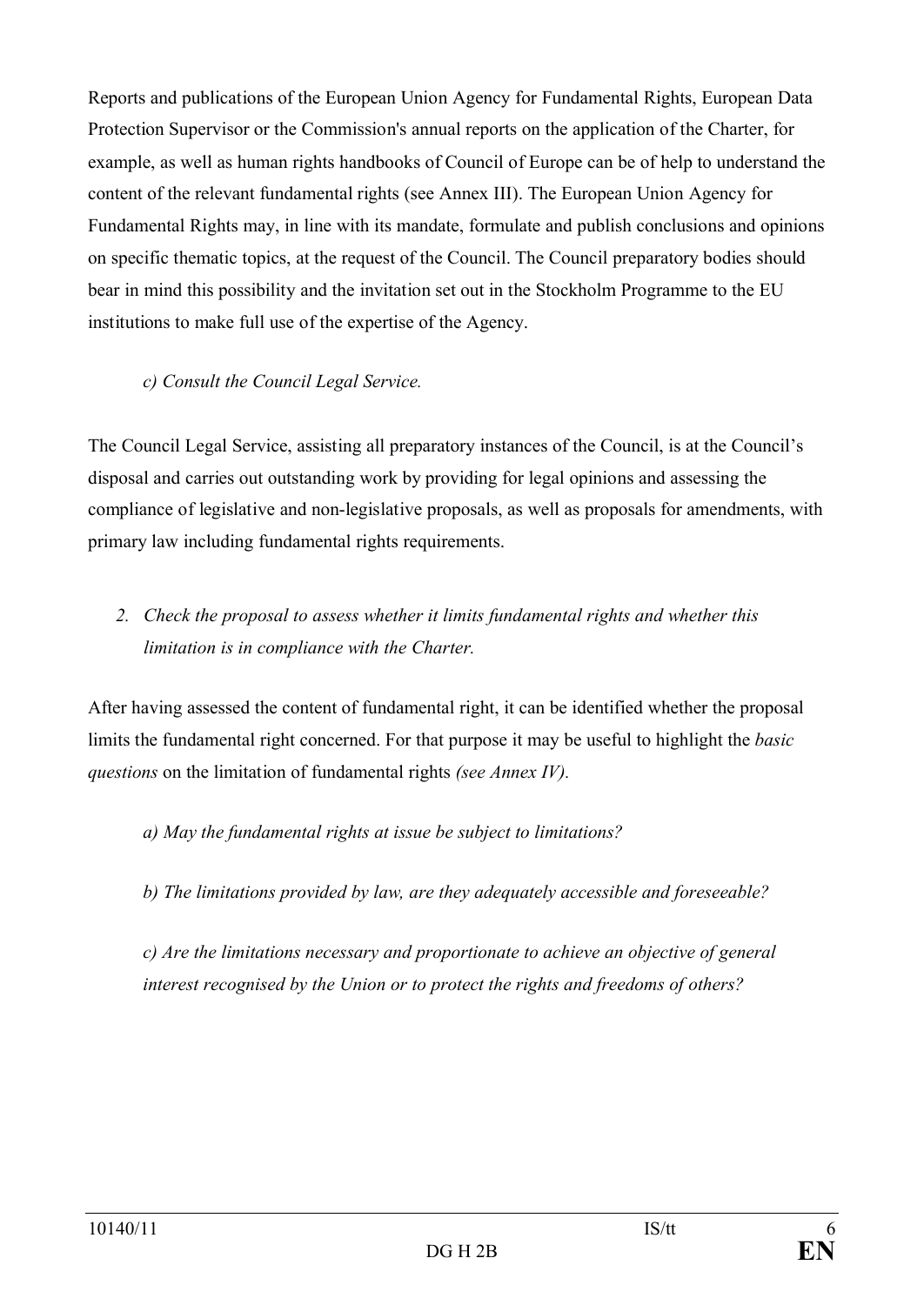### **IV. In case of doubt**

*1. Consult the Council Legal Service.*

The Council Legal Service will provide legal opinion at any stage of the negotiation.

*2. Use the expertise of national experts in the capital.*

It is important to make full use of the expertise, knowledge and experience of experts working in the Member State. Contact national experts to clarify outstanding concerns or questions and to gain a better understanding of related national or EU level legislation.

# 3. *Ask the FREMP Working Party or other preparatory body specialising in a specific fundamental right.*

If the working party is unable to resolve the issues arising on the compatibility of a particular proposal with the fundamental rights, on a limited case by case basis, it should seek the advice of the FREMP Working Party. Furthermore, where the Council has a separate preparatory body specialising in a specific fundamental right, it should be consulted, e.g. Working Group on Data Protection and Information Exchange.

 $\overline{\phantom{a}}$  , where  $\overline{\phantom{a}}$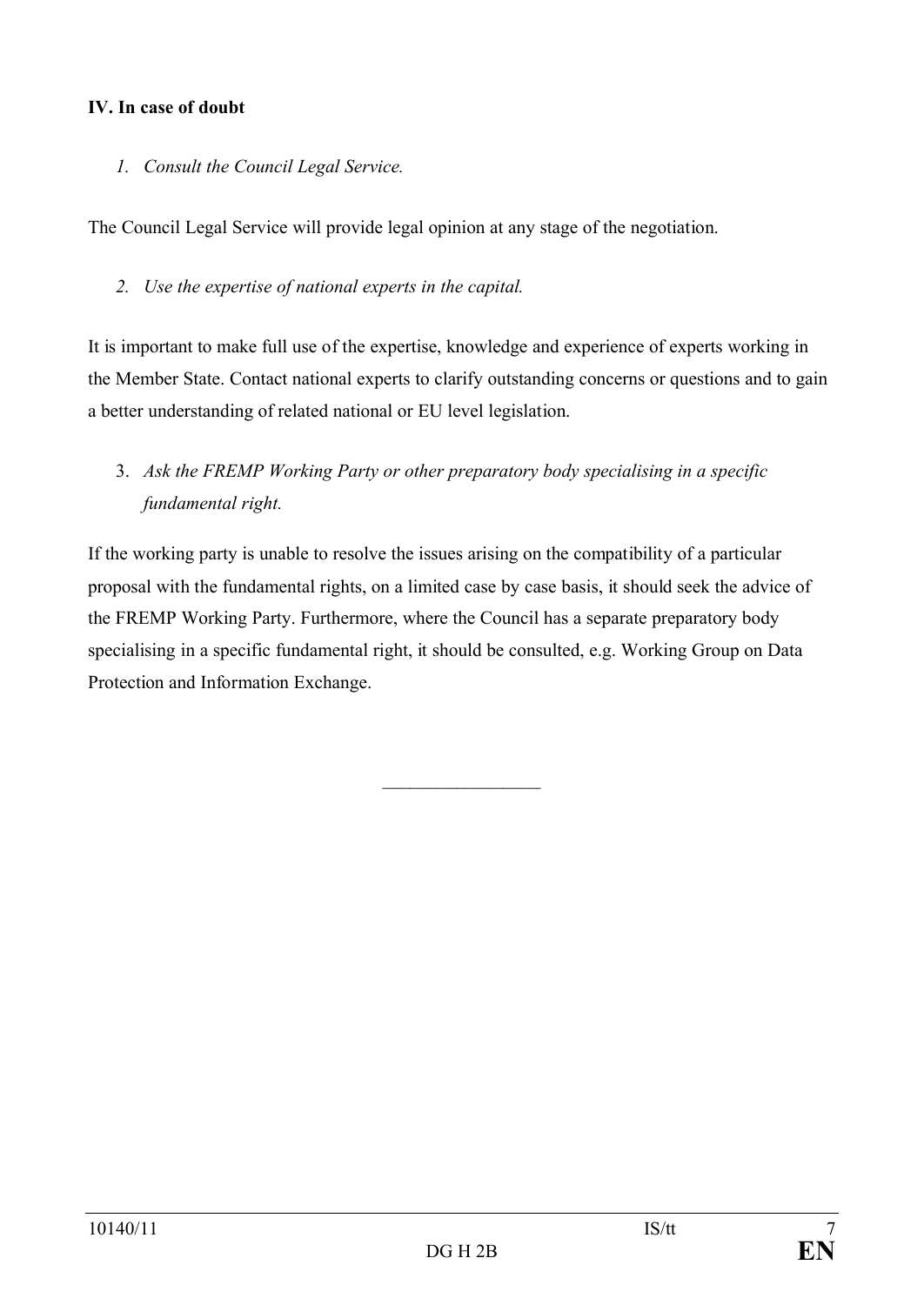# **LIST OF THE RIGHTS, FREEDOMS AND PRINCIPLES GUARANTEED BY THE CHARTER OF FUNDAMENTAL RIGHTS**

(For the full content of the Charter see

http://eur-lex.europa.eu/LexUriServ/LexUriServ.do?uri=OJ:C:2010:083:0389:0403:EN:PDF)

#### **Title I - Dignity**

- Article 1 Human dignity
- Article 2 Right to life
- Article 3 Right to the integrity of the person
- Article 4 Prohibition of torture and inhuman or degrading treatment or punishment
- Article 5 Prohibition of slavery and forced labour

#### **Title II - Freedoms**

- Article 6 Right to liberty and security
- Article 7 Respect for private and family life
- Article 8 Protection of personal data
- Article 9 Right to marry and right to found a family
- Article 10 Freedom of thought, conscience and religion
- Article 11 Freedom of expression and information
- Article 12 Freedom of assembly and of association
- Article 13 Freedom of the arts and sciences
- Article 14 Right to education
- Article 15 Freedom to choose an occupation and right to engage in work
- Article 16 Freedom to conduct a business
- Article 17 Right to property
- Article 18 Right to asylum
- Article 19 Protection in the event of removal, expulsion or extradition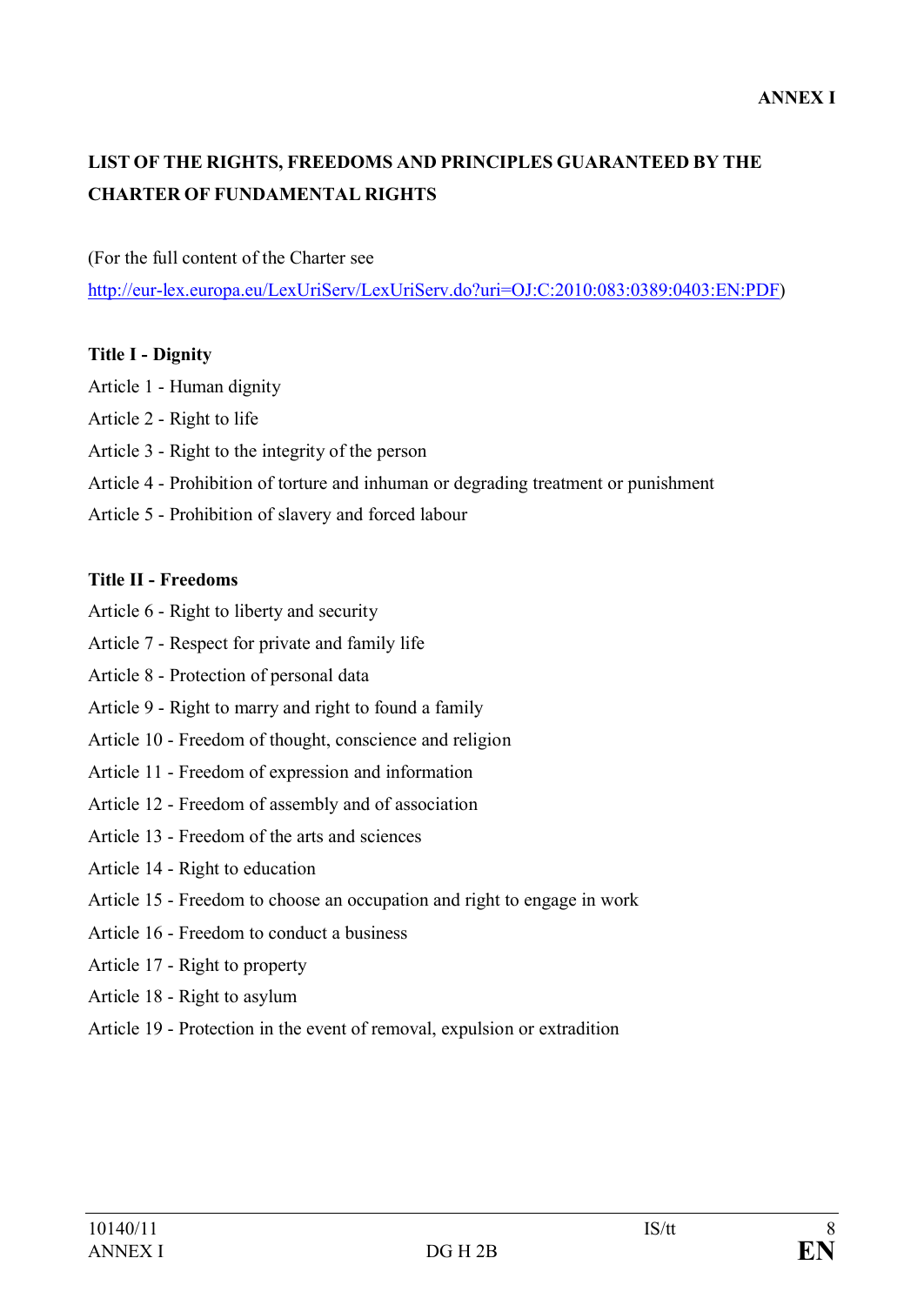### **Title III - Equality**

- Article 20 Equality before the law
- Article 21 Non-discrimination
- Article 22 Cultural, religious and linguistic diversity
- Article 23 Equality between women and men
- Article 24 The rights of the child
- Article 25 The rights of the elderly
- Article 26 Integration of persons with disabilities

### **Title IV - Solidarity**

- Article 27 Workers' right to information and consultation within the undertaking
- Article 28 Right of collective bargaining and action
- Article 29 Right of access to placement services
- Article 30 Protection in the event of unjustified dismissal
- Article 31 Fair and just working conditions
- Article 32 Prohibition of child labour and protection of young people at work
- Article 33 Family and professional life
- Article 34 Social security and social assistance
- Article 35 Health care
- Article 36 Access to services of general economic interest
- Article 37 Environmental protection
- Article 38 Consumer Protection

### **Title V - Citizens' Rights**

- Article 39 Right to vote and to stand as a candidate at elections to the European Parliament
- Article 40 Right to vote and to stand as a candidate at municipal elections
- Article 41 Right to good administration
- Article 42 Right of access to documents
- Article 43 European Ombudsman
- Article 44 Right to petition
- Article 45 Freedom of movement and of residence
- Article 46 Diplomatic and consular protection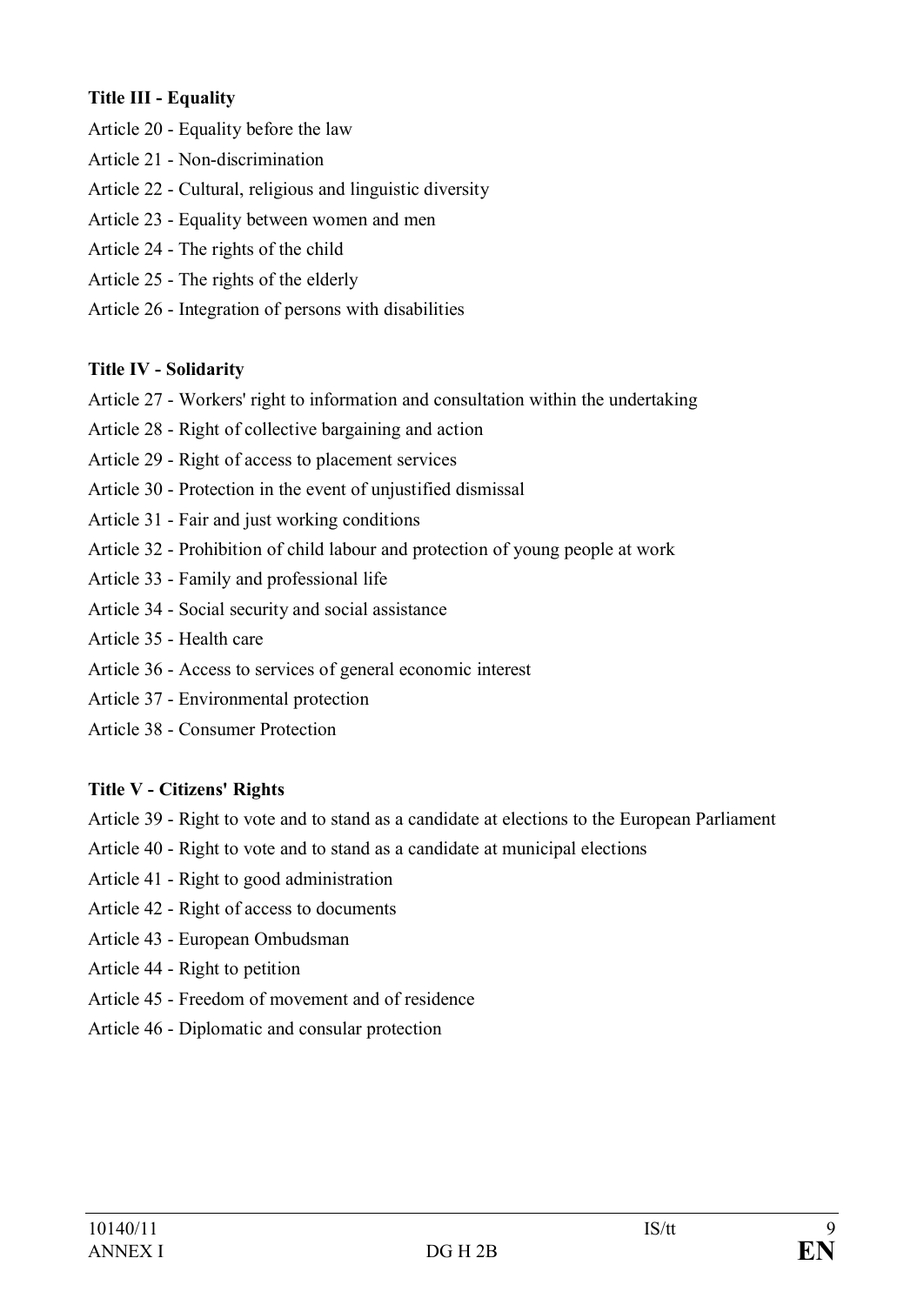# **Title VI - Justice**

Article 47 - Right to an effective remedy and to a fair trial

Article 48 - Presumption of innocence and right of defence

Article 49 - Principles of legality and proportionality of criminal offences and penalties

Article 50 - Right not to be tried or punished twice in criminal proceedings for the same criminal offence

**\_\_\_\_\_\_\_\_\_\_\_\_\_\_**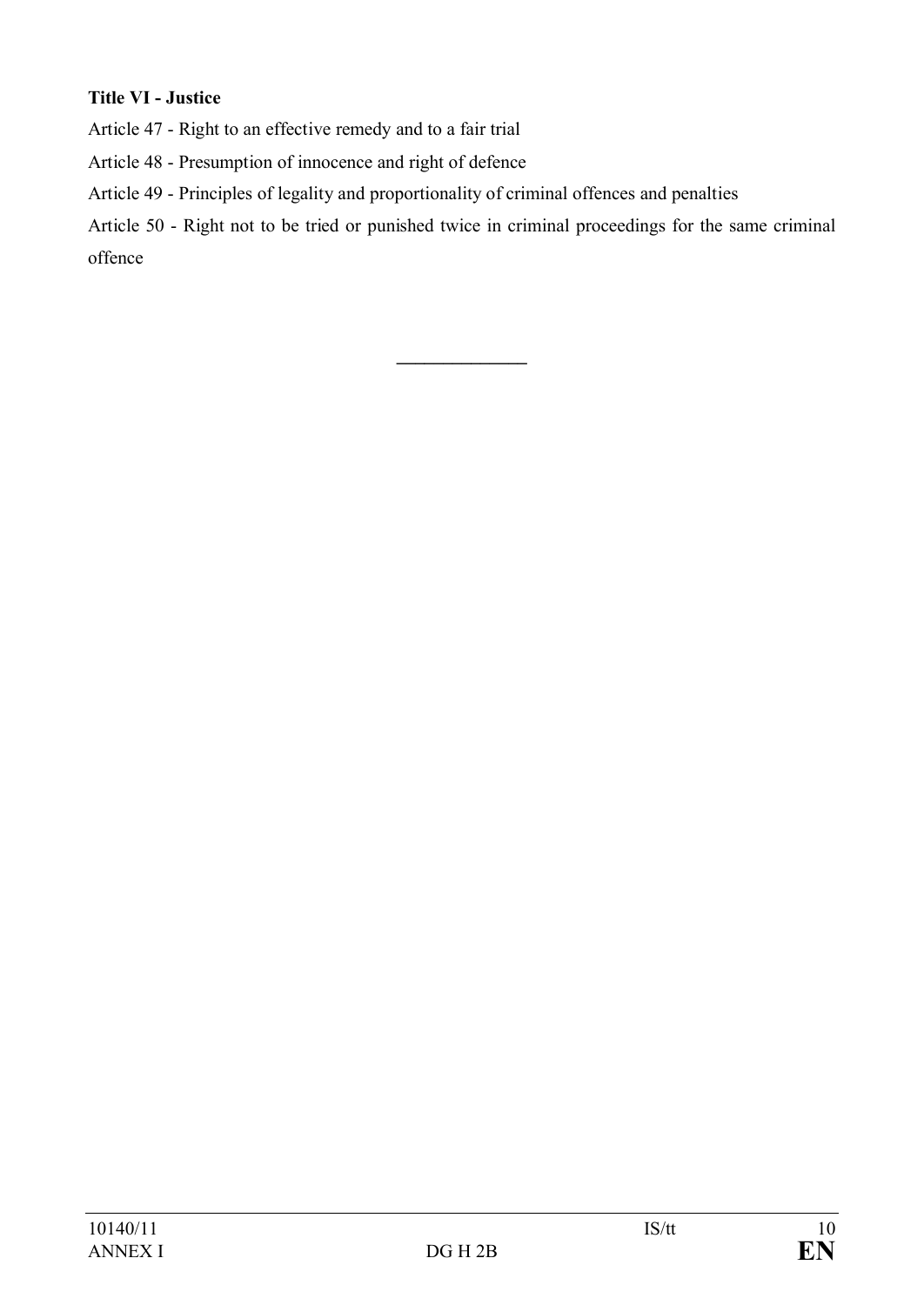#### **CHARTER AND THE TOOLS FOR ITS INTERPRETATION**

#### 1. **Charter of Fundamental Rights of the European Union**

http://eur-lex.europa.eu/LexUriServ/LexUriServ.do?uri=OJ:C:2010:083:0389:0403:EN:PDF

#### 2. **Explanations relating to the Charter**

#### http://eur-lex.europa.eu/LexUriServ/LexUriServ.do?uri=OJ:C:2007:303:0017:0035:en:PDF

Although the explanations do not as such have the status of law, they are a valuable tool of interpretation, recognised also by the TEU and the Charter, which intends to clarify the provisions of the Charter and the sources thereof.

The explanations set out the sources of the provisions in the Charter, explaining which individual articles in the Charter derive from rights in the Convention, the EU's own legislation, the case law of the Court of Justice of the European Union, the common constitutional traditions of the Member States and other international treaties.

#### 3. **Case law of the Court of Justice of the European Union**

http://curia.europa.eu/jcms/jcms/j\_6/ http://eur-lex.europa.eu/JURISIndex.do?ihmlang=en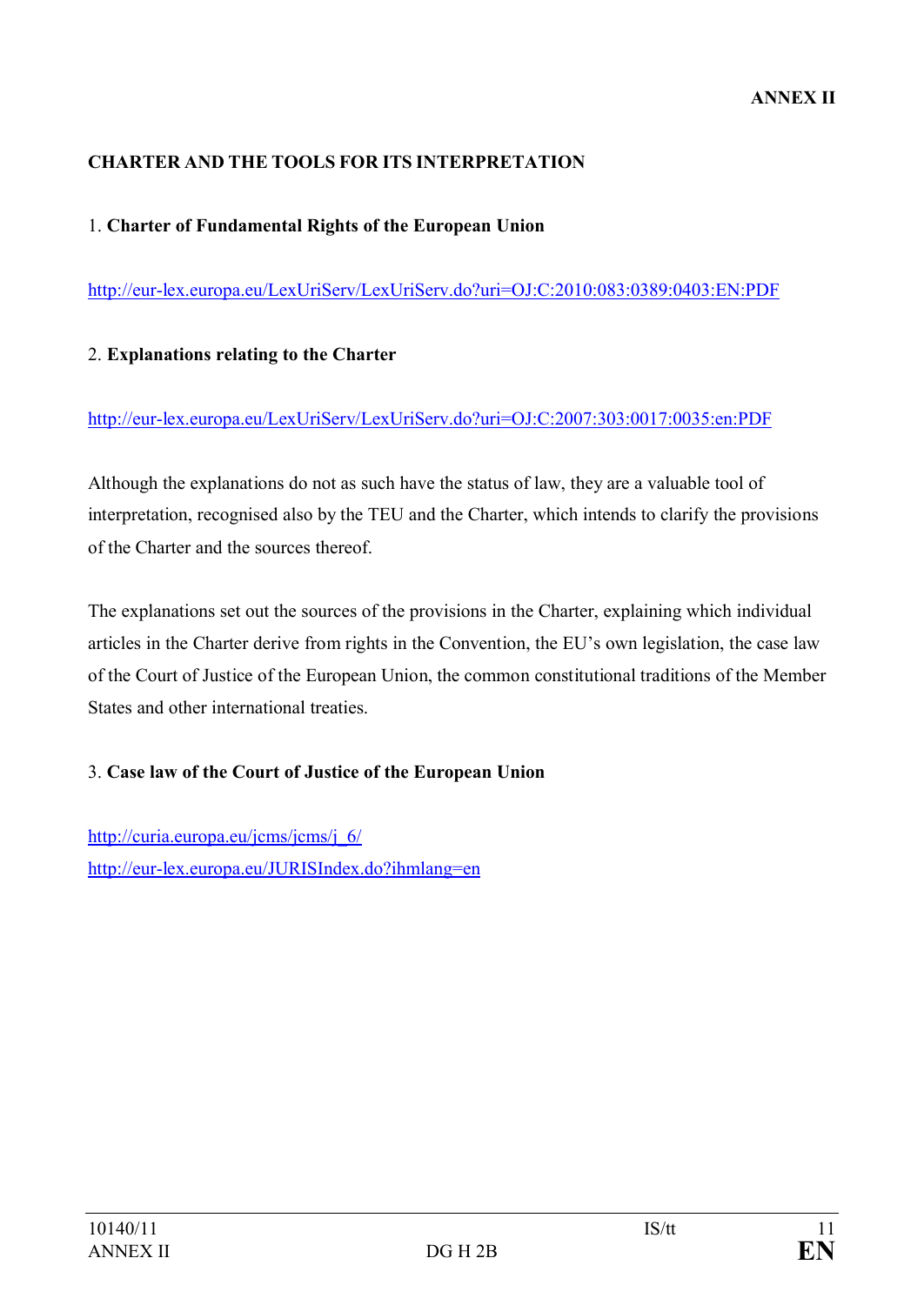### **4. Other sources of interpretation**

# European Convention for the Protection of Human Rights and Fundamental Freedoms (Convention)

As Article 52(3) of the Charter states, in so far as the Charter contains rights which correspond to rights guaranteed by the Convention, the meaning and scope of corresponding rights shall be the same as those laid down by the Convention.

# http://www.echr.coe.int/NR/rdonlyres/D5CC24A7-DC13-4318-B457- 5C9014916D7A/0/ENG\_CONV.pdf

### Case law of the European Court of Human Rights

For understanding provisions in the Charter that correspond to rights guaranteed by the Convention it is indispensible to consult the case law of the European Court of Human Rights.

Search form for finding case-law of the European Court of Human Rights http://cmiskp.echr.coe.int/tkp197/search.asp?skin=hudoc-en

Thematic list of Factsheets on the European Court of Human Right's case-law prepared by the Court's Press Service http://www.echr.coe.int/ECHR/EN/Header/Press/Information+sheets/Factsheets/

### Constitutional traditions common to the Member States

Article 52(4) of the Charter makes clear that in so far as the Charter recognizes fundamental rights as they result from the constitutional traditions common to the Member States, the rights in the Charter shall be interpreted in harmony with those traditions.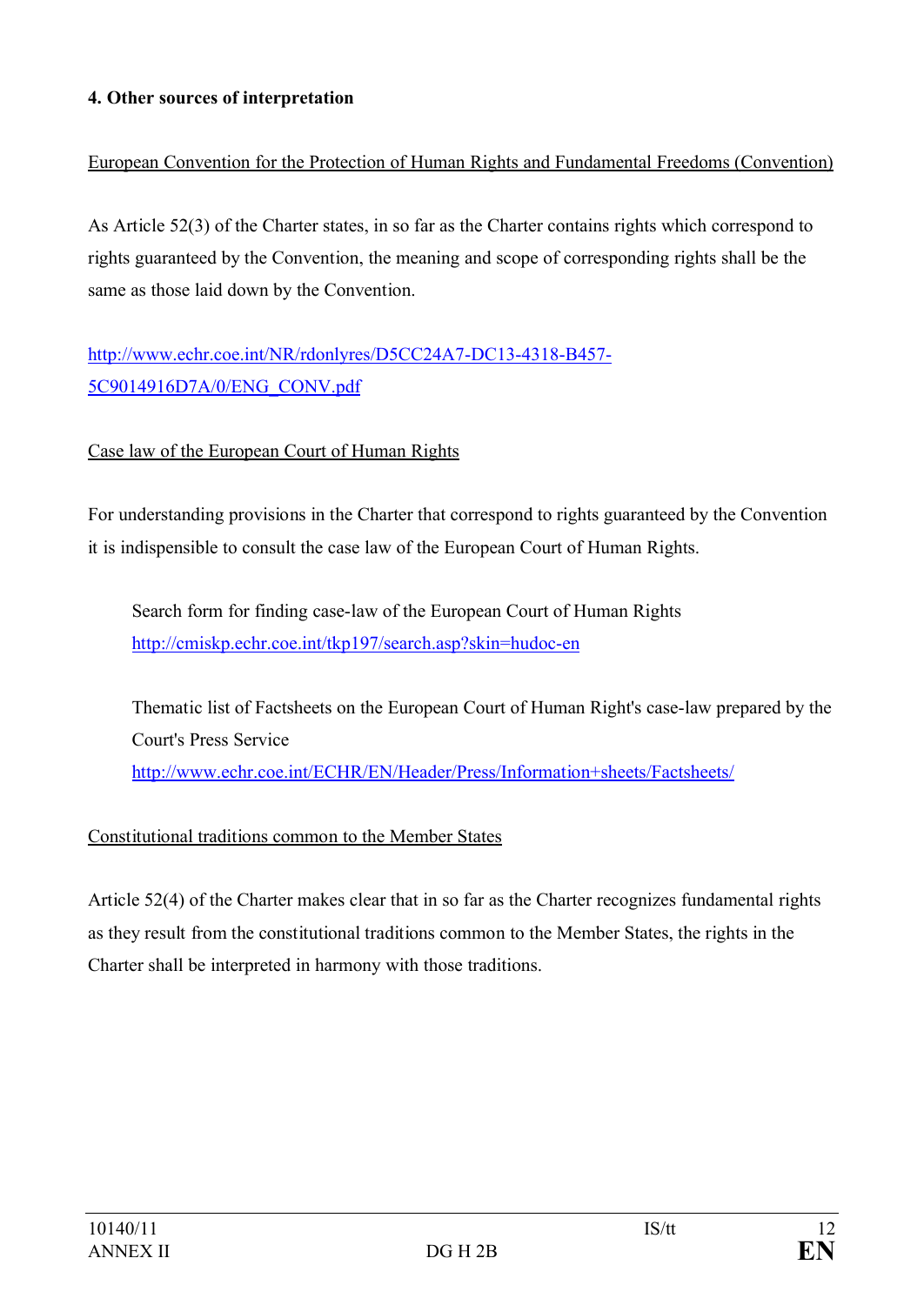### Relevant thematic sources of international law (other than the Convention)

Both the Charter and its explanations mention some international law instruments which have relevance for the interpretation of the Charter.

- 1. Universal Declaration of Human Rights see explanation on Article 1 of the Charter
- 2. Council of Europe Convention on Human Rights and Biomedicine (ETS 164 and additional protocol ETS 168) – see explanation on Articles 3 and 21 of the Charter
- 3. Statute of the International Criminal Court see explanation on Article 3 of the Charter
- 4. Council of Europe Convention on the Protection of Individuals with regard to Automatic Processing of Personal Data (ETS 108) – see explanation on Article 8 of the Charter
- 5. Community Charter of the Fundamental Social Rights of Workers see explanation on Articles 12, 14, 15, 23, 25, 26, 27, 28, 29, 31, 32, 34 of the Charter
- 6. European Social Charter (ETS 035) see explanation on Articles 14, 15, 26, 28, 29, 31, 32, 33, 34, 35 of the Charter
- 7. Revised European Social Charter (ETS 163) see explanation on Articles 23, 25, 26, 27, 28, 29, 30, 31, 32, 33, 34, 35 of the Charter
- 8. Geneva Convention of 28 July 1951 and the Protocol of 31 January 1967 relating to the status of refugees – see Articles 18 of the Charter and the explanation thereto
- 9. International Covenant on Civil and Political Rights see explanation on Articles 19 and 49 of the Charter
- 10. UN Convention on the Rights of the Child see explanation on Article 24 of the Charter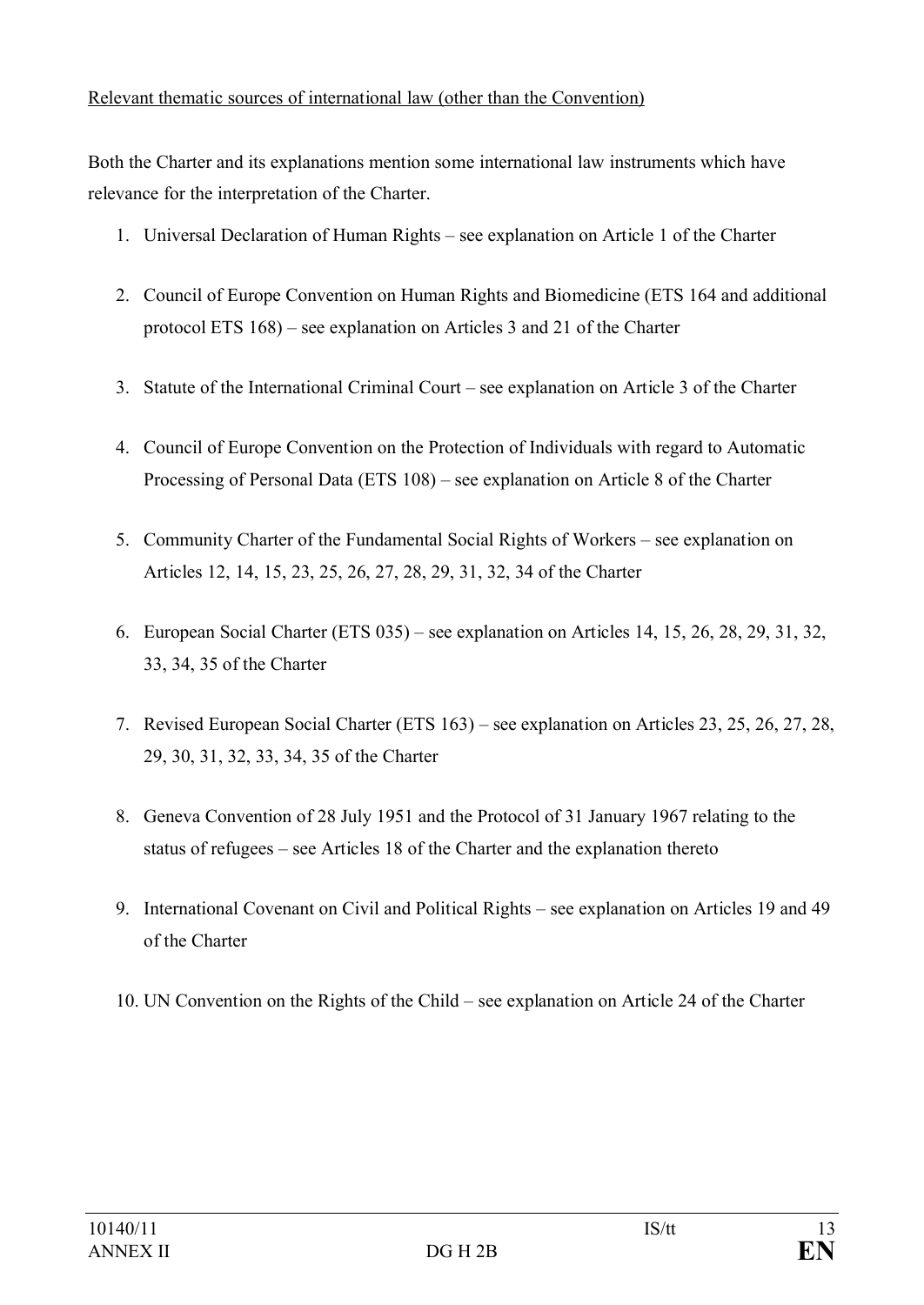Other international conventions could also be relevant, in particular:

- 1. UN Convention on Rights of Persons with Disabilities (UNCRPD)
- 2. International Covenant on Economic, Social and Cultural Rights (ICESCR),
- 3. Convention on the Elimination of All Forms of Discrimination against Women (CEDAW),
- 4. Convention on the Elimination of Racial Discrimination (CERD)

# Relevant national laws

In some cases the content of the Charter is filled by national laws as referred to in the Charter. See Article 9, Article 10 (2), Article 14 (3), Articles 16, 27-28, 30, 34-36 of the Charter.

**\_\_\_\_\_\_\_\_\_\_\_\_\_**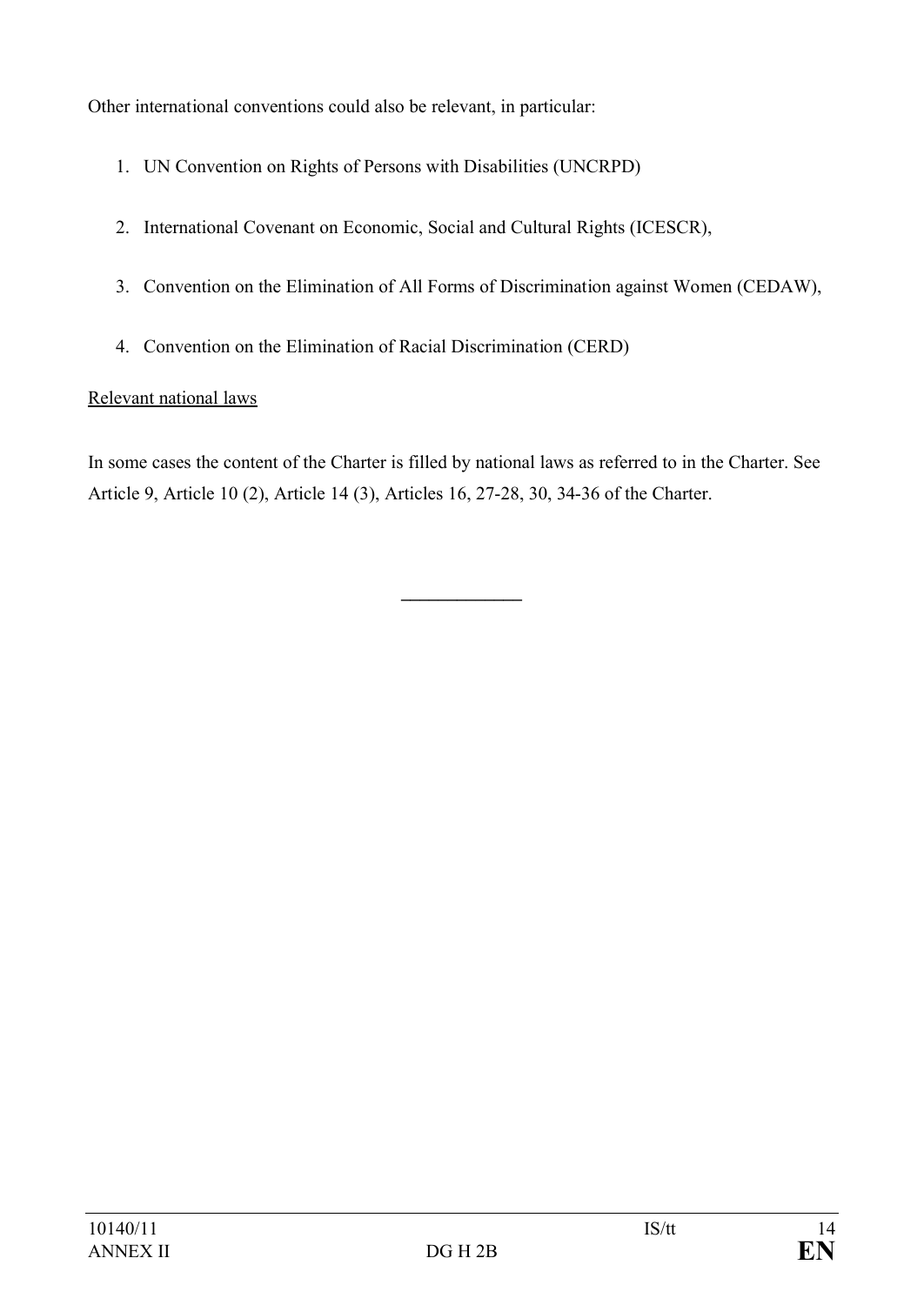## **USEFUL LINKS**

**Reports and publications of the European Union Agency for Fundamental Rights** http://www.fra.europa.eu/fraWebsite/research/publications/publications\_per\_year/publications\_per\_ year en.htm

### **Charterpedia**

Charterpedia is an online compilation created by the Civil Liberties Committee of the European Parliament (LIBE) and taken over by the European Union Agency for Fundamental Rights in 2008. It contains a compilation of international, European Union and national constitutional law in the area of fundamental rights, linked to the topics, chapters and articles of the Charter. http://infoportal.fra.europa.eu/InfoPortal/infobaseShowContent.do

**European Institute for Gender Equality** http://www.eige.europa.eu/

**Publications of the European Data Protection Supervisor** http://www.edps.europa.eu/EDPSWEB/edps/cache/off/EDPS/Publications

**Human Rights Handbooks on specific fundamental rights protected under the European Convention for the Protection of Human Rights and Fundamental Freedoms** http://www.coe.int/t/dghl/publications/hrhandbooks/index\_handbooks\_en.asp

 $\frac{1}{2}$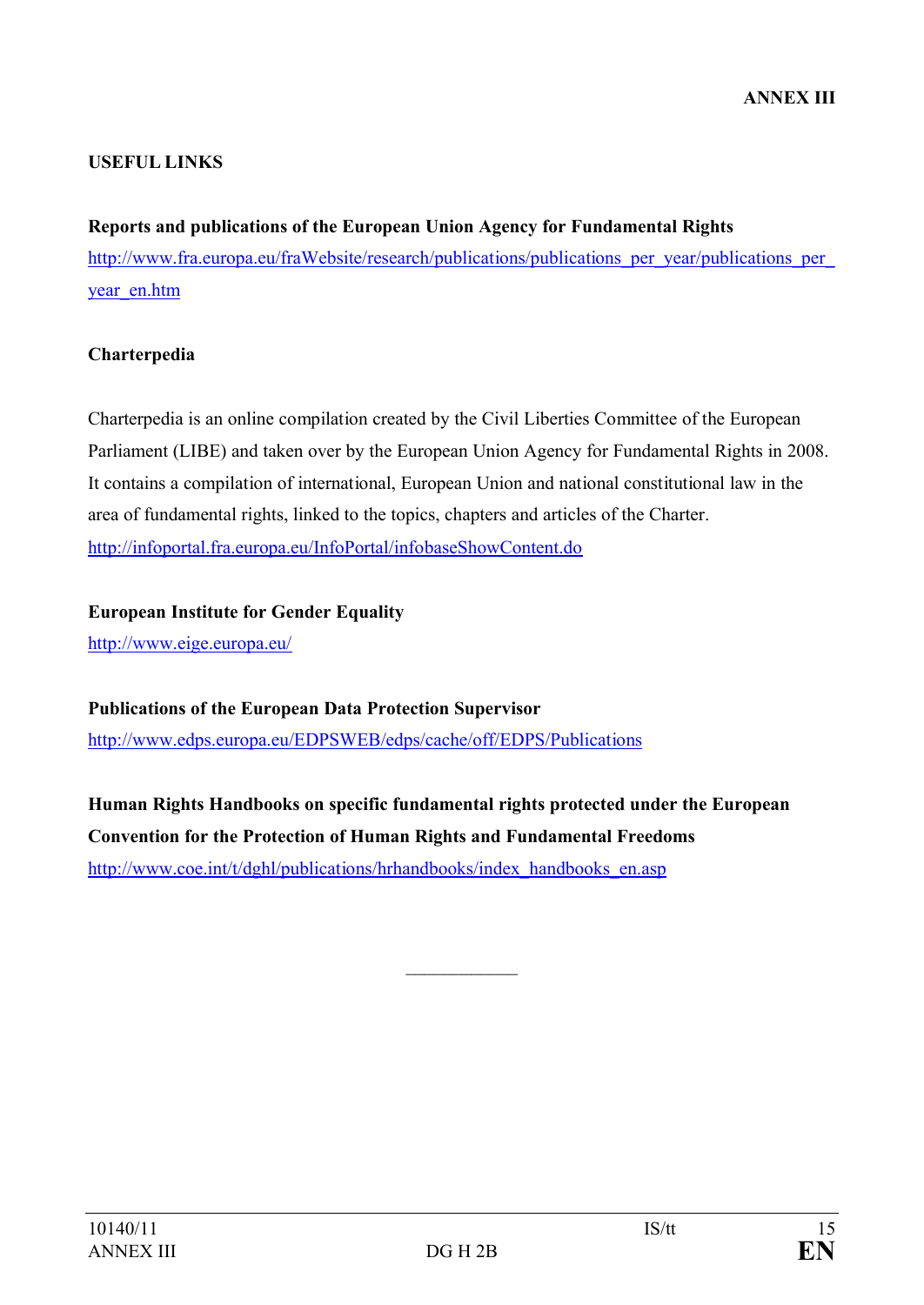## **EXAMINATION OF LIMITATION OF FUNDAMENTAL RIGHTS**

As a first step in examining the questions of limitations it is indispensable to examine if it is legally possible to restrict the fundamental right in question at all, namely whether the fundamental right should be regarded as an absolute right or not.

The explanations relating to the Charter set out the original source of the rights and limitations. By examining the explanations and the original source it will be possible to identify whether limitations are permitted and in what circumstances.

Most of the fundamental rights reaffirmed in the Charter can be limited, if the justifying conditions laid down in Article 52 (1) of the Charter are fulfilled.

By virtue of Article 52 of the Charter any limitation on the exercise of the rights and freedoms recognised by the Charter must

> a) be *provided for by law*, b) *respect the essence of those rights and freedoms*, c) be subject to the *principle of proportionality*, e) be *necessary* and f) *genuinely meet objectives of* general interest recognised by the Union or the need to protect the rights and freedoms of others.

When applying Article 52 of the Charter, it is necessary to address the following questions: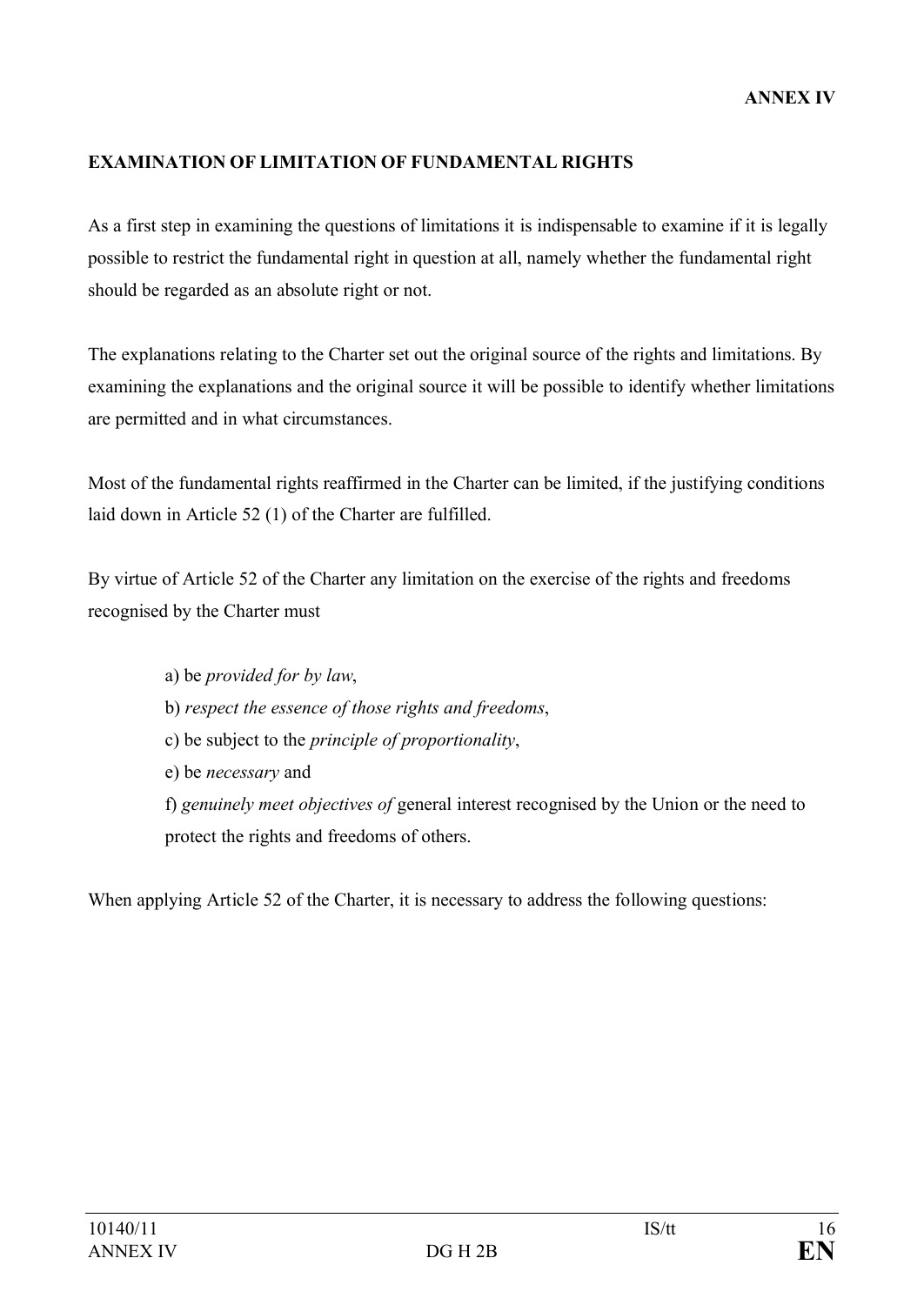#### *Are the limitations provided by law?*

Following the well-established case-law of the European Court of Human Rights regarding the meaning of 'prescribed by law' in the Convention<sup>2</sup>, the following can be stated:

The Charter not only requires that the limitation of rights should have some basis in the Union – or where relevant in domestic – law, but also refers to the quality of the law in question, which should be adequately accessible and foreseeable.

- a) *Accessibility* is a formal requirement that as regards Union law is fulfilled by the publishing the legal act in the Official Journal of the European Union.
- b) *Foreseeability* is a substantial requirement which should be taken into account when drafting a legal act. A norm cannot be regarded as a "law" unless it is formulated with sufficient precision to enable the citizen to regulate his conduct. The citizen must be able  $-$  if need be with appropriate advice  $-$  to foresee, to a degree that is reasonable in the circumstances, the consequences which a given action may entail. However, those consequences do not need to be foreseeable with absolute certainty: experience shows this to be unattainable. Whilst certainty is highly desirable, it should not mean excessive rigidity and the law must also be able to keep pace with changing circumstances. Notwithstanding, the law must in any case afford a measure of legal protection against arbitrary interferences by public authorities with the rights safeguarded by the Charter. It would be contrary to the rule of law for a legal discretion granted to the executive to be expressed in terms of an unfettered power. Consequently, the law must indicate with sufficient clarity the scope of any such discretion conferred on the competent authorities and the manner of its exercise.

**<sup>2</sup>** See *Sunday Times v. United Kingdom* (Application no. 6538/74), Judgement of 26 April 1979, para 49.; *Malone v. United Kingdom* (Application no. 8691/79), Judgement of 2 August 1984, para 68.